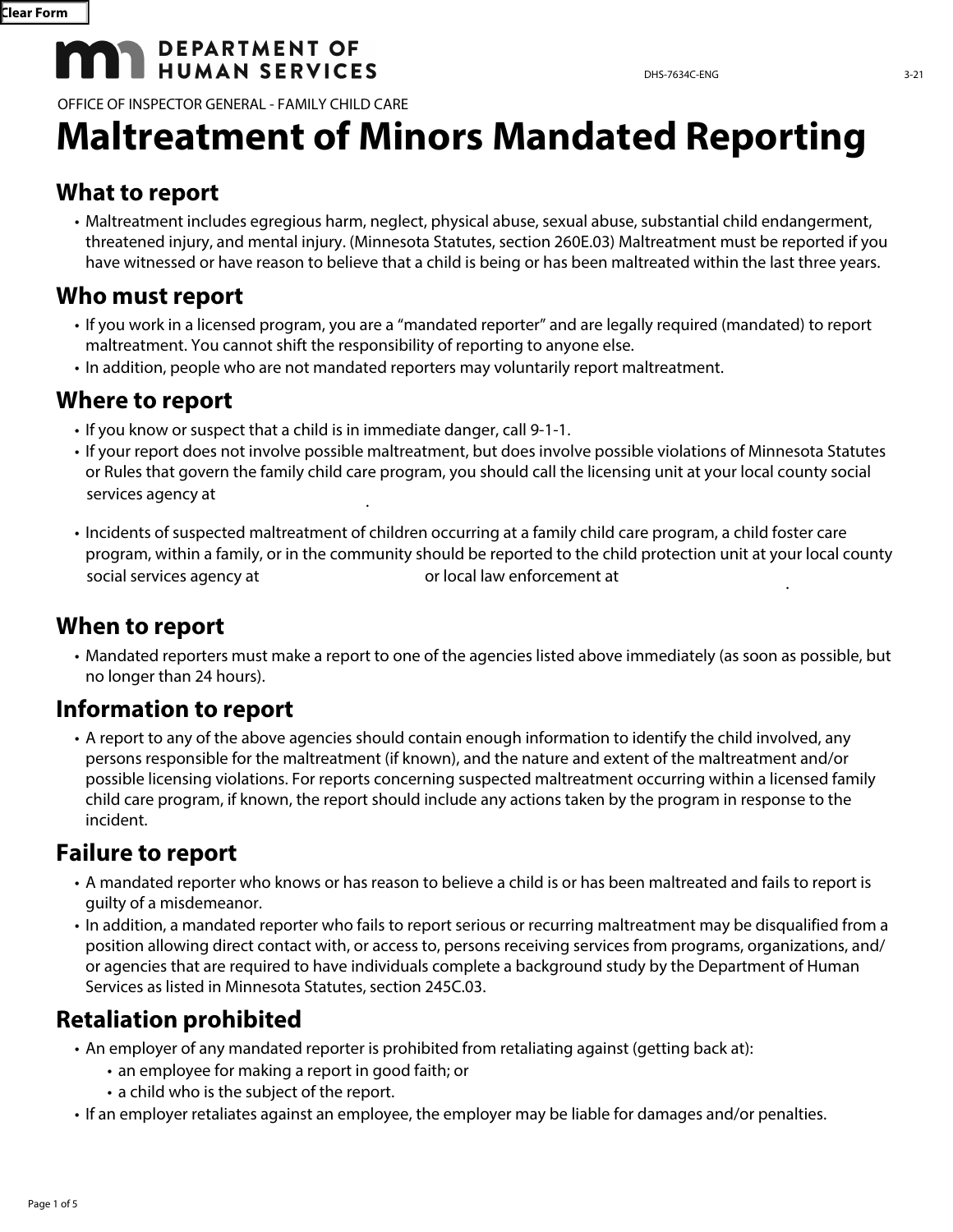**This reporting policy must be provided to the parents of all children at the time of enrollment in the family child care program and must be made available upon request. The definitions section (p. 2-5) is optional to provide to parents.** 

**The following pages have definitions that may be helpful for understanding the policy above.** 

## **Definitions**

Found in [Minnesota Statutes, section 260E.03](https://www.revisor.mn.gov/statutes/cite/260E.03)

#### **Egregious harm** [\(Minnesota Statutes, section 260E.03, subd. 5](https://www.revisor.mn.gov/statutes/cite/260E.03#stat.260E.03.5))

"Egregious harm" means harm under [section 260C.007, subdivision 14,](https://www.revisor.mn.gov/statutes/cite/260C.007#stat.260C.007.14) or a similar law of another jurisdiction.

[Minnesota Statutes, section 260C.007, Subd. 14](https://www.revisor.mn.gov/statutes/cite/260C.007#stat.260C.007.14):

"Egregious harm" means the infliction of bodily harm to a child or neglect of a child which demonstrates a grossly inadequate ability to provide minimally adequate parental care. The egregious harm need not have occurred in the state or in the county where a termination of parental rights action is otherwise properly venued. Egregious harm includes, but is not limited to:

- 1. conduct towards a child that constitutes a violation of sections [609.185](https://www.revisor.mn.gov/statutes/cite/609.185) to [609.2114](https://www.revisor.mn.gov/statutes/cite/609.2114), [609.222, subdivision 2,](https://www.revisor.mn.gov/statutes/cite/609.222#stat.609.222.2) [609.223](https://www.revisor.mn.gov/statutes/cite/609.223), or any other similar law of any other state;
- 2. the infliction of "substantial bodily harm" to a child, as defined in section [609.02, subdivision 7a](https://www.revisor.mn.gov/statutes/cite/609.02#stat.609.02.7a);
- 3. conduct towards a child that constitutes felony malicious punishment of a child under [section 609.377;](https://www.revisor.mn.gov/statutes/cite/609.377)
- 4. conduct towards a child that constitutes felony unreasonable restraint of a child under [section 609.255,](https://www.revisor.mn.gov/statutes/cite/609.255#stat.609.255.3)  [subdivision 3](https://www.revisor.mn.gov/statutes/cite/609.255#stat.609.255.3);
- 5. conduct towards a child that constitutes felony neglect or endangerment of a child under [section 609.378;](https://www.revisor.mn.gov/statutes/cite/609.378)
- 6. conduct towards a child that constitutes assault under section [609.221,](https://www.revisor.mn.gov/statutes/cite/609.221) [609.222](https://www.revisor.mn.gov/statutes/cite/609.222), or [609.223](https://www.revisor.mn.gov/statutes/cite/609.223);
- 7. conduct towards a child that constitutes solicitation, inducement, or promotion of, or receiving profit derived from prostitution under [section 609.322;](https://www.revisor.mn.gov/statutes/cite/609.322)
- 8. conduct towards a child that constitutes murder or voluntary manslaughter as defined by United States Code, title 18, section 1111(a) or 1112(a);
- 9. conduct towards a child that constitutes aiding or abetting, attempting, conspiring, or soliciting to commit a murder or voluntary manslaughter that constitutes a violation of United States Code, title 18, section 1111(a) or 1112(a); or
- 10. conduct toward a child that constitutes criminal sexual conduct under [sections 609.342](https://www.revisor.mn.gov/statutes/cite/609.342) to [609.345.](https://www.revisor.mn.gov/statutes/cite/609.345)

#### **Maltreatment** [\(Minnesota Statutes, section 260E.03, subd. 12\)](https://www.revisor.mn.gov/statutes/cite/260E.03#stat.260E.03.12)

"Maltreatment" means any of the following acts or omissions:

- 1. egregious harm under subdivision 5;
- 2. neglect under subdivision 15;
- 3. physical abuse under subdivision 18;
- 4. sexual abuse under subdivision 20;
- 5. substantial child endangerment under subdivision 22;
- 6. threatened injury under subdivision 23;
- 7. mental injury under subdivision 13; and
- 8. maltreatment of a child in a facility.

#### **Mental injury** [\(Minnesota Statutes, section 260E.03, subd. 13\)](https://www.revisor.mn.gov/statutes/cite/260E.03#stat.260E.03.13)

"Mental injury" means an injury to the psychological capacity or emotional stability of a child as evidenced by an observable or substantial impairment in the child's ability to function within a normal range of performance and behavior with due regard to the child's culture.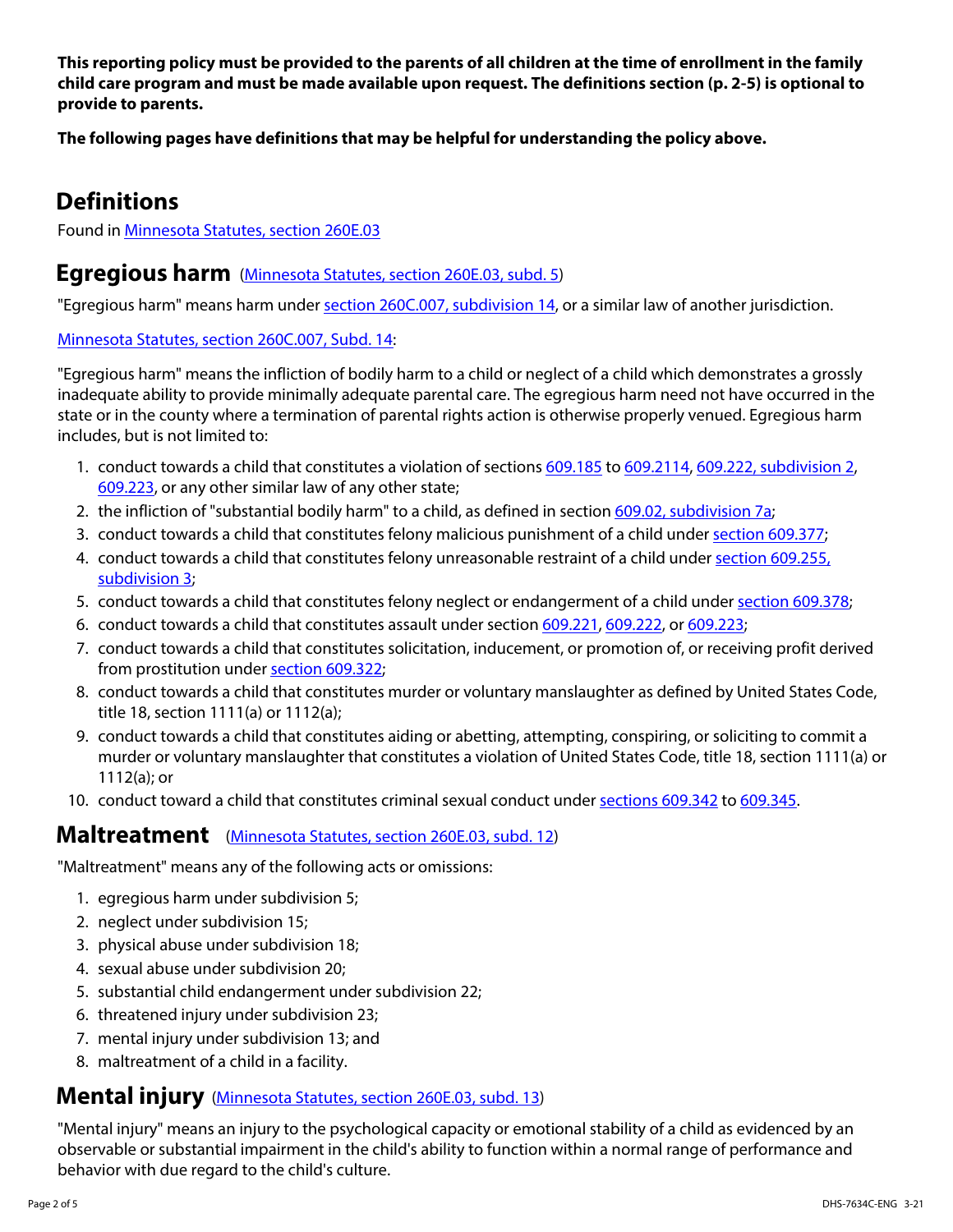#### **Neglect** [\(Minnesota Statutes, section 260E.03, subd. 15\)](https://www.revisor.mn.gov/statutes/cite/260E.03#stat.260E.03.15)

- A. "Neglect" means the commission or omission of any of the acts specified under clauses (1) to (8), other than by accidental means:
	- 1. failure by a person responsible for a child's care to supply a child with necessary food, clothing, shelter, health, medical, or other care required for the child's physical or mental health when reasonably able to do so;
	- 2. failure to protect a child from conditions or actions that seriously endanger the child's physical or mental health when reasonably able to do so, including a growth delay, which may be referred to as a failure to thrive, that has been diagnosed by a physician and is due to parental neglect;
	- 3. failure to provide for necessary supervision or child care arrangements appropriate for a child after considering factors as the child's age, mental ability, physical condition, length of absence, or environment, when the child is unable to care for the child's own basic needs or safety, or the basic needs or safety of another child in their care;
	- 4. failure to ensure that the child is educated as defined in sections [120A.22](https://www.revisor.mn.gov/statutes/cite/120A.22) and [260C.163, subdivision 11](https://www.revisor.mn.gov/statutes/cite/260C.163#stat.260C.163.11), which does not include a parent's refusal to provide the parent's child with sympathomimetic medications, consistent with section [125A.091, subdivision 5;](https://www.revisor.mn.gov/statutes/cite/125A.091)
	- 5. prenatal exposure to a controlled substance, as defined in section [253B.02, subdivision 2](https://www.revisor.mn.gov/statutes/cite/253B.02), used by the mother for a nonmedical purpose, as evidenced by withdrawal symptoms in the child at birth, results of a toxicology test performed on the mother at delivery or the child at birth, medical effects or developmental delays during the child's first year of life that medically indicate prenatal exposure to a controlled substance, or the presence of a fetal alcohol spectrum disorder;
	- 6. medical neglect, as defined in section [260C.007, subdivision 6](https://www.revisor.mn.gov/statutes/cite/260C.007#stat.260C.007.6), clause (5);
	- 7. chronic and severe use of alcohol or a controlled substance by a person responsible for the child's care that adversely affects the child's basic needs and safety; or
	- 8. emotional harm from a pattern of behavior that contributes to impaired emotional functioning of the child which may be demonstrated by a substantial and observable effect in the child's behavior, emotional response, or cognition that is not within the normal range for the child's age and stage of development, with due regard to the child's culture.
- B. Nothing in this chapter shall be construed to mean that a child is neglected solely because the child's parent, guardian, or other person responsible for the child's care in good faith selects and depends upon spiritual means or prayer for treatment or care of disease or remedial care of the child in lieu of medical care.
- C. This chapter does not impose upon persons not otherwise legally responsible for providing a child with necessary food, clothing, shelter, education, or medical care a duty to provide that care.

#### **Physical abuse** [\(Minnesota Statutes, section 260E.03, subd. 18\)](https://www.revisor.mn.gov/statutes/cite/260E.03#stat.260E.03.18)

- A. "Physical abuse" means any physical injury, mental injury under subdivision 13, or threatened injury under subdivision 23, inflicted by a person responsible for the child's care on a child other than by accidental means, or any physical or mental injury that cannot reasonably be explained by the child's history of injuries, or any aversive or deprivation procedures, or regulated interventions, that have not been authorized under section [125A.0942](https://www.revisor.mn.gov/statutes/cite/125A.0942) or [245.825.](https://www.revisor.mn.gov/statutes/cite/245.825)
- B. Abuse does not include reasonable and moderate physical discipline of a child administered by a parent or legal guardian that does not result in an injury. Abuse does not include the use of reasonable force by a teacher, principal, or school employee as allowed by section [121A.582](https://www.revisor.mn.gov/statutes/cite/121A.582).
- C. For the purposes of this subdivision, actions that are not reasonable and moderate include, but are not limited to, any of the following:
	- 1. throwing, kicking, burning, biting, or cutting a child;
	- 2. striking a child with a closed fist;
	- 3. shaking a child under age three;
	- 4. striking or other actions that result in any nonaccidental injury to a child under 18 months of age;
	- 5. unreasonable interference with a child's breathing;
	- 6. threatening a child with a weapon, as defined in [section 609.02, subdivision 6;](https://www.revisor.mn.gov/statutes/cite/609.02#stat.609.02.6)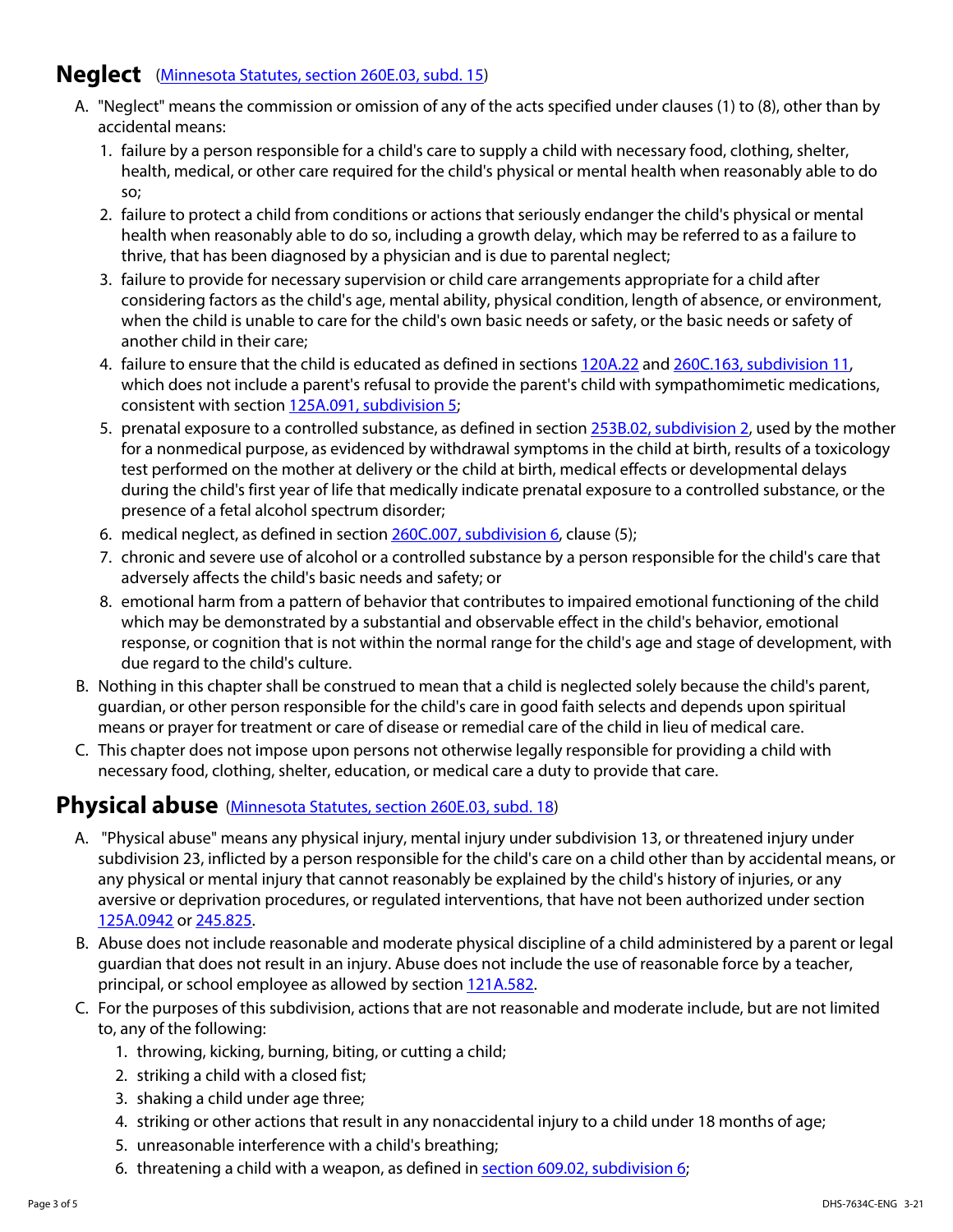- 7. striking a child under age one on the face or head;
- 8. striking a child who is at least age one but under age four on the face or head, which results in an injury;
- 9. purposely giving a child:
	- i. poison, alcohol, or dangerous, harmful, or controlled substances that were not prescribed for the child by a practitioner in order to control or punish the child; or
	- ii. other substances that substantially affect the child's behavior, motor coordination, or judgment; that result in sickness or internal injury; or that subject the child to medical procedures that would be unnecessary if the child were not exposed to the substances;
- 10. unreasonable physical confinement or restraint not permitted under [section 609.379,](https://www.revisor.mn.gov/statutes/cite/609.379) including but not limited to tying, caging, or chaining; or
- 11. in a school facility or school zone, an act by a person responsible for the child's care that is a violation under section [121A.58.](https://www.revisor.mn.gov/statutes/cite/121A.58)

#### **Sexual abuse** [\(Minnesota Statutes, section 260E.03, subd. 20\)](https://www.revisor.mn.gov/statutes/cite/260E.03#stat.260E.03.20)

"Sexual abuse" means the subjection of a child by a person responsible for the child's care, by a person who has a significant relationship to the child, or by a person in a current or recent position of authority, to any act that constitutes a violation of section [609.342](https://www.revisor.mn.gov/statutes/cite/609.342) (criminal sexual conduct in the first degree), [609.343](https://www.revisor.mn.gov/statutes/cite/609.343) (criminal sexual conduct in the second degree), [609.344](https://www.revisor.mn.gov/statutes/cite/609.344) (criminal sexual conduct in the third degree), [609.345](https://www.revisor.mn.gov/statutes/cite/609.345) (criminal sexual conduct in the fourth degree), [609.3451](https://www.revisor.mn.gov/statutes/cite/609.3451) (criminal sexual conduct in the fifth degree), or [609.352](https://www.revisor.mn.gov/statutes/cite/609.352) (solicitation of children to engage in sexual conduct; communication of sexually explicit materials to children).

Sexual abuse also includes any act involving a child that constitutes a violation of prostitution offenses under sections [609.321](https://www.revisor.mn.gov/statutes/cite/609.321) to [609.324](https://www.revisor.mn.gov/statutes/cite/609.324) or [617.246](https://www.revisor.mn.gov/statutes/cite/617.246). Sexual abuse includes all reports of known or suspected child sex trafficking involving a child who is identified as a victim of sex trafficking. Sexual abuse includes child sex trafficking as defined in section [609.321](https://www.revisor.mn.gov/statutes/cite/609.321), subdivisions 7a and 7b.

Sexual abuse includes threatened sexual abuse, which includes the status of a parent or household member who has committed a violation that requires registration as an offender under section [243.166, subdivision 1b,](https://www.revisor.mn.gov/statutes/cite/243.166#stat.243.166.1b) paragraph (a) or (b), or required registration under section  $243.166$ , subdivision 1b, paragraph (a) or (b).

#### **Substantial child endangerment** [\(Minnesota Statutes, section 260E.03, subd. 22\)](https://www.revisor.mn.gov/statutes/cite/260E.03#stat.260E.03.22)

"Substantial child endangerment" means that a person responsible for a child's care, by act or omission, commits or attempts to commit an act against a child under their care that constitutes any of the following:

- 1. egregious harm under subdivision 5;
- 2. abandonment under section [260C.301, subdivision 2;](https://www.revisor.mn.gov/statutes/cite/260C.301#stat.260C.301.2)
- 3. neglect under subdivision 15, paragraph (a), clause (2), that substantially endangers the child's physical or mental health, including a growth delay, which may be referred to as failure to thrive, that has been diagnosed by a physician and is due to parental neglect;
- 4. murder in the first, second, or third degree under section [609.185](https://www.revisor.mn.gov/statutes/cite/609.185), [609.19,](https://www.revisor.mn.gov/statutes/cite/609.19) or [609.195](https://www.revisor.mn.gov/statutes/cite/609.195);
- 5. manslaughter in the first or second degree under section [609.20](https://www.revisor.mn.gov/statutes/cite/609.20) or [609.205](https://www.revisor.mn.gov/statutes/cite/609.205);
- 6. assault in the first, second, or third degree under section [609.221,](https://www.revisor.mn.gov/statutes/cite/609.221) [609.222,](https://www.revisor.mn.gov/statutes/cite/609.222) or [609.223](https://www.revisor.mn.gov/statutes/cite/609.223);
- 7. solicitation, inducement, and promotion of prostitution under section [609.322](https://www.revisor.mn.gov/statutes/cite/609.322);
- 8. criminal sexual conduct under sections [609.342](https://www.revisor.mn.gov/statutes/cite/609.342) to [609.3451;](https://www.revisor.mn.gov/statutes/cite/609.3451)
- 9. solicitation of children to engage in sexual conduct under section [609.352](https://www.revisor.mn.gov/statutes/cite/609.352);
- 10. malicious punishment or neglect or endangerment of a child under section [609.377](https://www.revisor.mn.gov/statutes/cite/609.377) or [609.378;](https://www.revisor.mn.gov/statutes/cite/609.378)
- 11. use of a minor in sexual performance under section [617.246;](https://www.revisor.mn.gov/statutes/cite/617.246) or
- 12. parental behavior, status, or condition that mandates that the county attorney file a termination of parental rights petition under section [260C.503, subdivision 2](https://www.revisor.mn.gov/statutes/cite/260C.503#stat.260C.503.2).